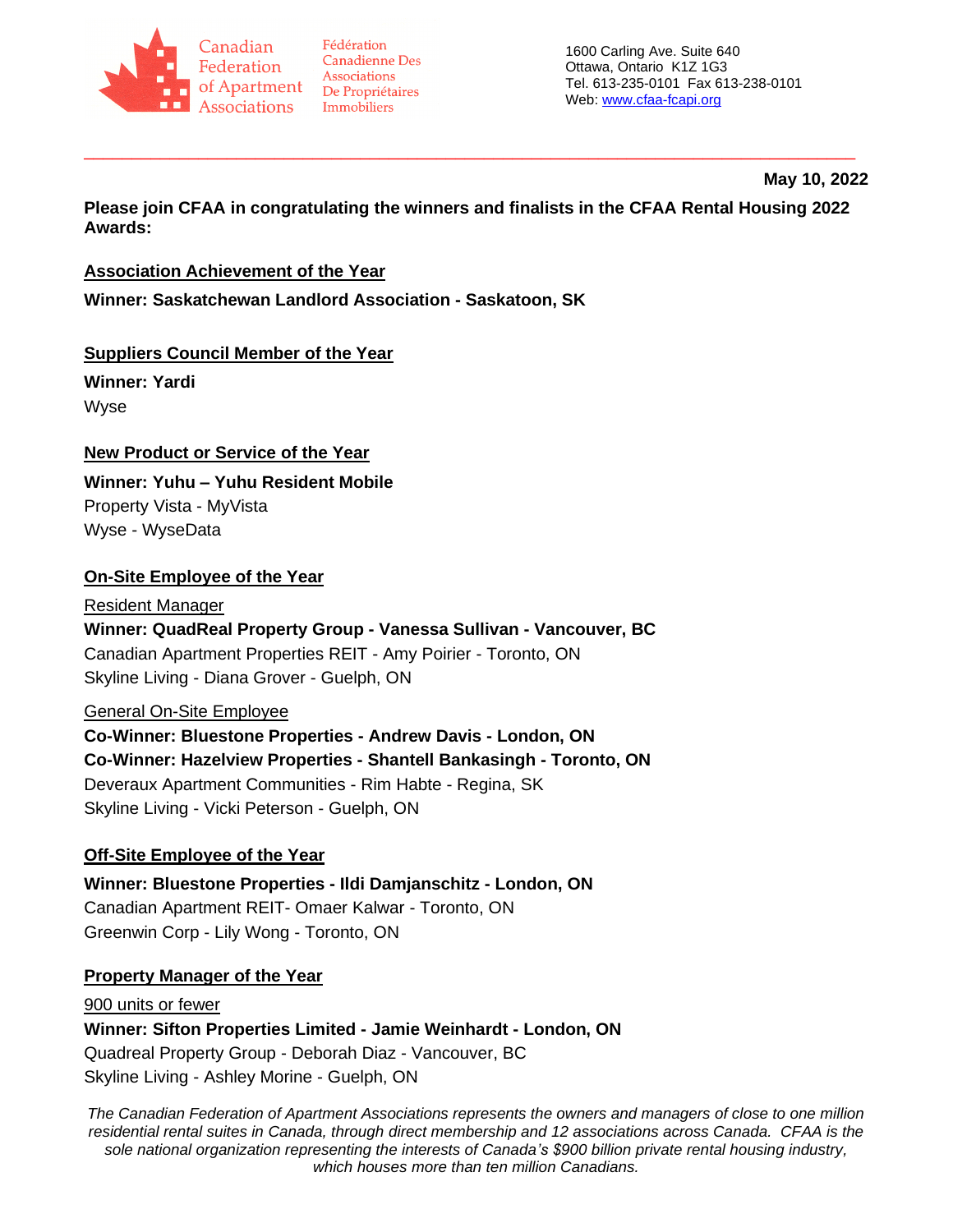Over 900 units **Winner: Canadian Apartment REIT - Samuel Bergeron - Toronto, ON** Bluestone Properties - Sarah-Jane Beehoo - London, ON Hazelview Properties - Ramona Maraj - Toronto, ON

### **Marketing Program Excellence of the Year**

Lease-Up **Winner: Starlight Investments - Beacon - Etobicoke, ON** BentallGreenOak - Novus - Toronto, ON Hazelview Properties - The Arts Residence - Toronto, ON

#### Community Engagement

**Winner: Hazelview Properties - Moving Stories Campaign - Toronto, ON** Deveraux Apartment Communities - Resident Engagement Program - Regina, SK Greenwin Corp - Suite Deals - North York, ON

#### **Renovation of the Year**

Exterior Renovation **Winner: Starlight Investments - 91 Cosburn Avenue, Toronto, ON** Starlight Investments - 110 Park Road North, Oshawa, Ontario Starlight Investments - 1301 Dundas St West, Mississauga, Ontario

#### Unit Renovation

**Winner: QuadReal Property Group - 44 Jackes Avenue, Toronto, ON** Bluestone Properties - 251 Platts Lane, London, Ontario MetCap Living - 191 Sherbourne Street, Toronto, ON

Lobby/ Amenity Space Renovation

**Winner: Hazelview Properties - Recreation Centre, Heron Gate, Ottawa, ON** Killam Apartment REIT - 180 Mill Street, London ON MetCap Living - 191 & 201 Sherbourne Street, Toronto, ON

Full Building Renovation **Winner: Starlight Investments - 1970 Fowler Drive, Mississauga, ON** Oxford Properties - 100 Adelaide St W, Toronto, ON

*The Canadian Federation of Apartment Associations represents the owners and managers of close to one million residential rental suites in Canada, through direct membership and 12 associations across Canada. CFAA is the sole national organization representing the interests of Canada's \$900 billion private rental housing industry, which houses more than ten million Canadians.*